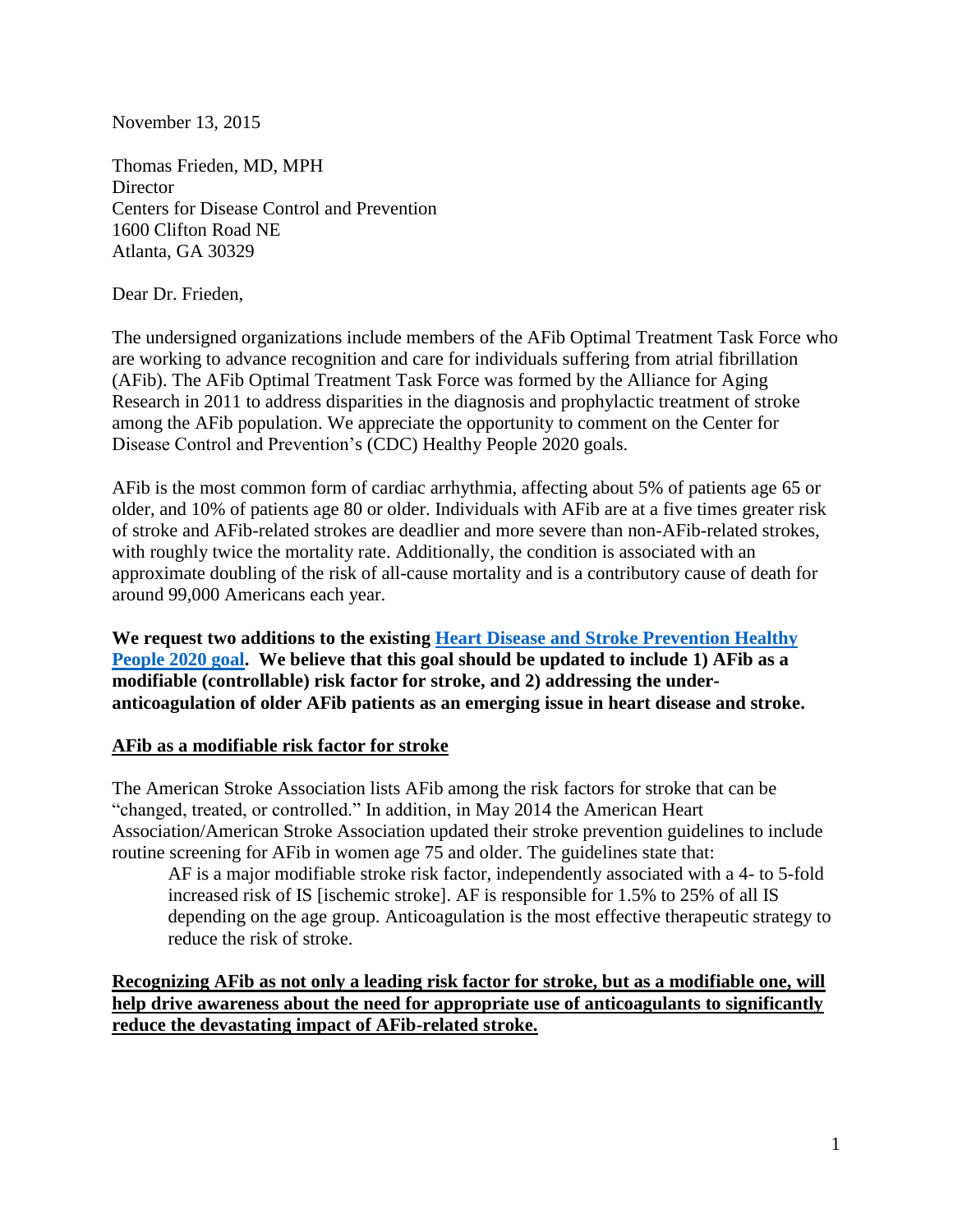## **Under-anticoagulation of older AFib patients as an emerging issue**

To reduce stroke risk, patients with AFib are often treated with anticoagulant or antiplatelet therapy, both of which increase the risk of bleeding— from minor bleeding to fatal hemorrhage. While oral anticoagulation is highly effective at reducing stroke risk (reducing stroke risk by as much as 80% in AFib patients), the literature cites that older patients are often underanticoagulated, with estimates as low as 30% of octogenarians with AFib receiving intervention. This failure to prescribe anticoagulants to older patients is driven by many factors including: under-appreciation of the stroke risk associated with AFib, the tendency of some health care professionals to prioritize bleeding risk over stroke prophylaxis, and concern over bleeding associated with falls and frailty.

We recognize that older patients have both higher stroke and bleeding risk, which can complicate the treatment decision. However, we also recognize that some healthcare professionals and patients may look for any reason not to treat with anticoagulants. In the SAFE-II study, 88% of patients with AFib treated by primary physicians were not prescribed anticoagulation. Reasons why patients were not anticoagulated included: low compliance  $(23%)$ , fear of hemorrhage (22%), or potential contraindication (44%), with the latter including advanced age, cognitive impairment, and falls/gait disturbance, among others. Additionally, some practitioners may view a bleeding event in an anticoagulated patients as more their fault than a thromboembolic event in an un-anticoagulated patient.

Experts are generally united in the opinion that the net benefit of ischemic stroke prevention through anticoagulation supersedes bleeding risk concerns for most AFib patients and that therefore, assessment of bleeding risk is not an opportunity to look for contraindications, but rather an opportunity to address correctable risk factors for bleeding. However, underanticoagulation among older AFib patients persists and as the U.S. population continues to age, this problem will grow.

## **About the AFib Optimal Treatment Task Force**

The AFib Optimal Treatment Task Force convened a [symposium](http://www.agingresearch.org/publications/view/126#.Vbfn7o3JA-4) on October 16, 2014 with representatives from federal agencies, patient advocacy groups, and medical professional societies to discuss the factors leading to under-treatment of older AFib patients and to identify gaps in current clinical practice, education, research, and policy. Symposium participants recommended an integrated, national effort to promote adoption of best practices, develop alternate reimbursement models, expand patient and caregiver education on stroke risk and treatment, leverage existing initiatives, and address gaps in research on stroke and bleeding in AFib. To carry forward these recommendations, the Task Force is pursuing report language in the Fiscal Year 2016 appropriations bill for the Department of Labor, Health and Human Services, and Related Agencies that would prioritize communication of National Institute of Aging falls prevention information to specialists and direct the CDC to publish a *Vital Sign* on AFib. In addition, this language calls for the establishment of Healthy People 2020 goals on AFib stroke prevention.